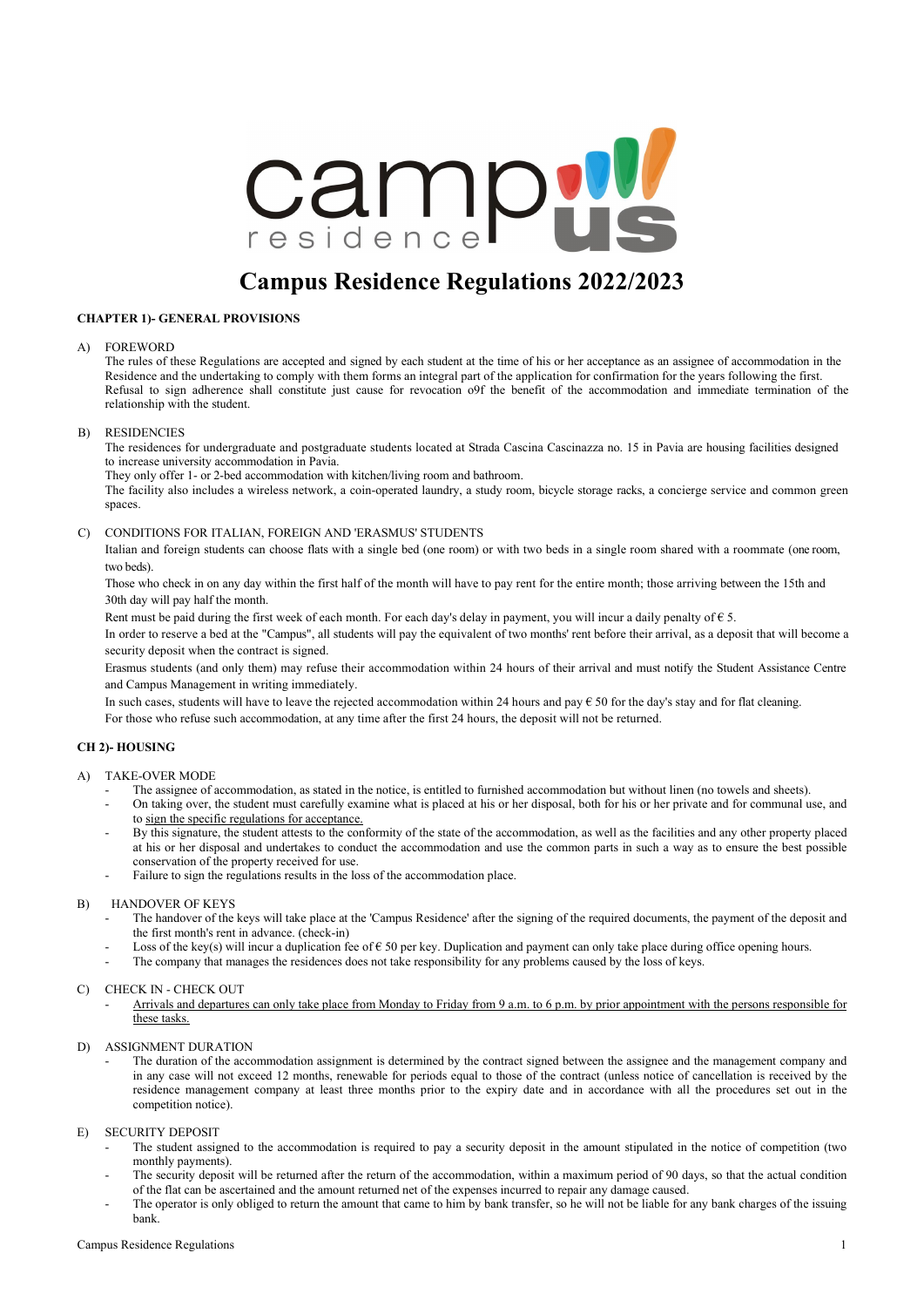- Should the guest decide to leave the accommodation before giving notice as stipulated in the notice, he/she will forfeit the entire deposit.
- Furthermore, the deposit may be lost by the user in the event of prolonged absence beyond 30 days without any notification to the management.

# **CHAP. 3) - GUESTS' DUTIES**

- A) The guest undertakes to pay the manager the first monthly fee upon admission and subsequent fees every month on days 1 to 5, after which there is a daily penalty of  $\epsilon$  5.00.
- B) Should the delay in payment continue for more than one month, the accommodation place may be revoked and the deposit forfeited in its entirety.
- C) The costs of utilities, related to the proper use of the allocated accommodation, are included in the lump sum indicated in the notice. If operating costs are found to be higher than the indicated amount of the costs incurred, either an adjustment will be made, which the manager may demand before or after vacating the accommodation, or an increase in the utility fee in relation to local/national inflation. Also included in the rents are expenses concerning common services.
- D) The cleaning of the room and the sanitary facilities of the flat are the responsibility of the guest. Upon return, the property must be perfectly clean, otherwise  $\epsilon$  70.00 will be charged for final cleaning.
- E) The guest undertakes to use the assigned movable property with normal diligence. He shall be liable for any damage caused to his accommodation, any shortages found on the assigned property and any damage of any kind caused to the building.
- F) It is forbidden:
	- install locking devices other than those in use:
		- make duplicates of the entrance key, unless authorised by management.
		- keep animals at the flat in use.
- G) It is strictly forbidden to enter the accommodation:
	- weapons of all kinds;
	- explosive substances;
	- drugs;
	- flammable substances.
- H) The guest is obliged to use only household appliances or any other type of electrical equipment manufactured in accordance with approved safety standards and bearing the relevant quality mark.
- I) Breakdowns of installations and equipment in use must be reported immediately to the management staff, who will request the intervention of the competent technical services.
- J) The granting of a bed is of a strictly personal nature.
	- The guest must make exclusive use of the flat and must live there. The guest may not, even free of charge, for any reason whatsoever, under penalty of revocation of the allocation, give his/her bed to a third party, nor may he/she give hospitality to anyone, except with the authorisation of the management.
- K) The guest may not make irreversible changes or adaptations to the furniture, remove (including to other accommodation in the residences) or introduce furniture, install household appliances, unless authorised by the manager.
- L) The guest is obliged to comply with the applicable legal provisions, urban police and public security regulations insofar as they are applicable, and these regulations.

The guest shall always and in all cases observe the rules of good neighbourliness and courtesy towards the tenants of the surrounding buildings.

- You must avoid disturbing your neighbours with noise, noise or anything else, with a particular focus on the evening hours from 10.30 p.m. onwards.
- M) The guest is obliged to report periods of prolonged absence of more than 30 days to the manager.
- N) The guest is obliged to promptly report any problems with receiving the monthly invoices by e-mail, or failure to collect the hard copy of the contract (delivered by the caretaker), under penalty of being charged  $\epsilon$  10.00 for each copy requested.

#### **CHAPTER 4) - GUESTS' RIGHTS**

All guests of the residences have the right to use all common areas present. The assignees will enjoy the right:

- to make full use of all property within the accommodation;
- to be present, in the event of a check by the housing manager, during the allocation period;
- to demand the efficiency of the technological installations and furnishings present, except for very minor maintenance (e.g. changing light bulbs) which is the tenant's responsibility.

#### **CHAPTER 5)- DUTIES OF THE OPERATOR**

The operator's aim, in respect of the users within its facilities, is to ensure proper management by means of adequate technological installations and routine maintenance of the buildings.

It will be the duty of the operator to seek out suitable professionals to intervene, delegating to them the task of solving the problem without taking responsibility in the event of malfunctions that are not their fault.

It will be the task of the manager to maintain the so-called 'common parts' in perfect condition, thus including the green areas surrounding the residences.

#### **CHAPTER 6)-RIGHTS OF THE OPERATOR**

The manager has the right to inspect the accommodation periodically or if necessary in the following ways:

- a) in the presence of at least one tenant in the specified accommodation;
- b) without the presence of the tenant, in the event that an immediate check is required for reasons such as: urgent or supposedly urgent work or repairs;
- c) with the beginning and end of the allocation period;
- d) with one day's notice to tenants for routine maintenance work;
- e) with one day's notice, on a monthly or bi-monthly basis, to inspect the state of the premises; if on that occasion the accommodation is found to be in an unsatisfactory state of cleanliness, the management, through its appointees, will call in a special contractor and the subsequent costs will be deducted from the security deposit;
- f) in case of prolonged absence of the assignee beyond 30 days, without proper notice to the managers.

The operator is entitled to a monthly payment, consisting of a rent and a lump sum, as set out in the notice; in the timescales set out in Chapter 3-a). To take measures already included in Chapter 7 and to revoke the accommodation for just cause.

#### **CHAPTER. 7)- SANCTIONS AND MEASURES**

With sanctions and measures, the manager indicates the possibilities of opposing, in the event of just cause, behaviour or actions of tenants that are deemed contrary to a responsible and polite community life, as a residential facility for students should be.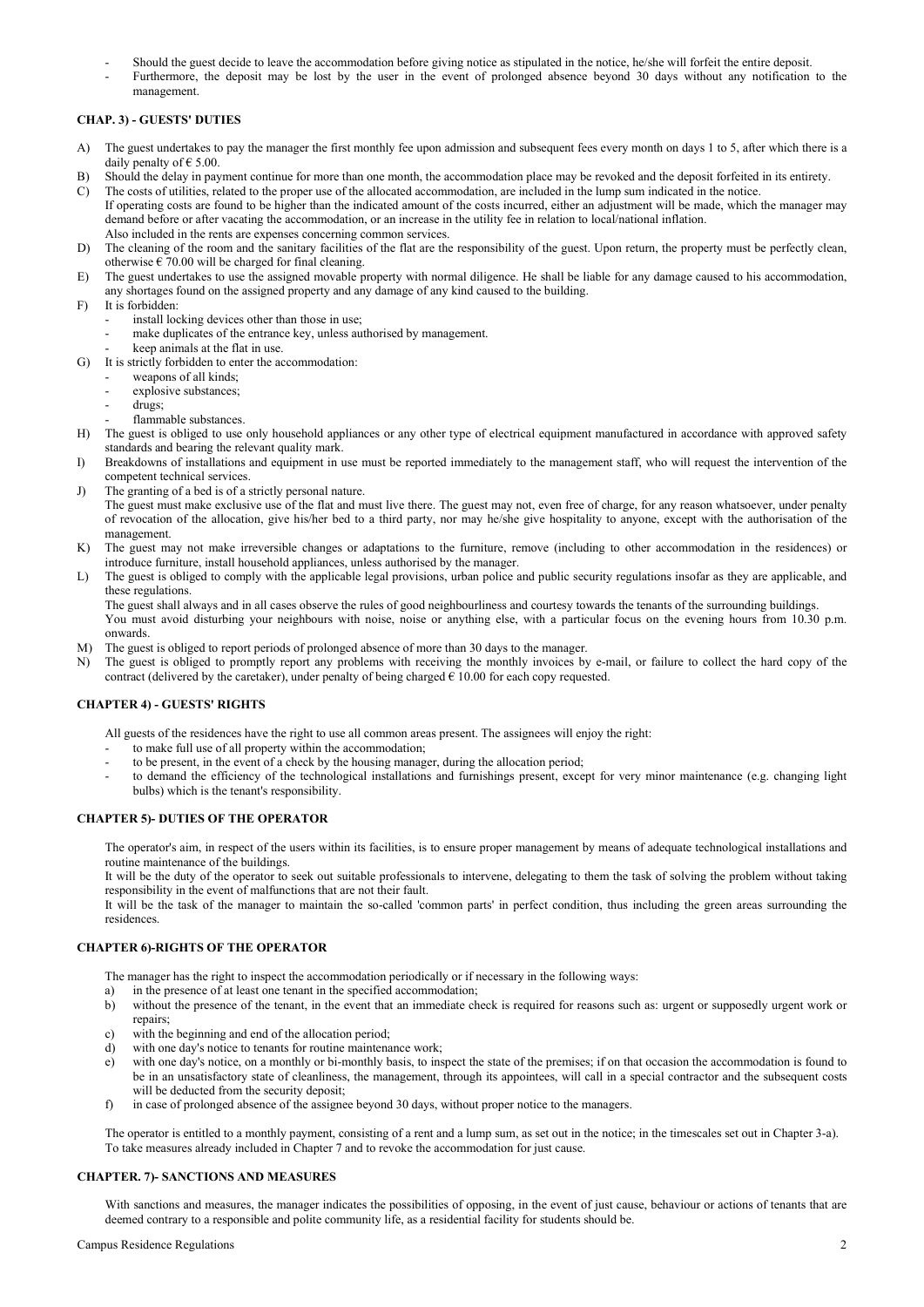The seriousness of the facts will obviously determine the type of sanction or measure, as follows: a) FINE:

In this specific case, the manager will deliver a request for a fine to the guest by registered mail, either by hand, at the university residence, or by official e-mail, or, should the guest be unavailable, by registered mail with return receipt at the residence.

The guest will be given the opportunity within 7 days of notification to pay the amount due; after this date, a late payment of  $\epsilon$ 20 will be charged. Penalty for non-payment will be the possible revocation of the accommodation place.<br>b) REVOCATION OF ACCOMMODATION:

REVOCATION OF ACCOMMODATION:

This will take place in the cases indicated in the notice, or in the event of serious damage to the residential facilities, or in the event of continual recalls (more than 3), by the management company or its delegates.

c) REPORT TO THE PUBLIC SECURITY AUTHORITIES:

This measure will only be taken by management for particularly serious and difficult cases.

In order for the user to know, in advance, the possible costs resulting from damages, a general outline of the costs to be referred to is attached.

| <b>GENERAL LIST OF REPAIR COSTS</b>          |                                                      |  |
|----------------------------------------------|------------------------------------------------------|--|
| <b>FURNISHING</b>                            | individual piece costs<br>(excluding labour and VAT) |  |
| net H40 (900 x 2000)                         | € 100,00                                             |  |
| mattress sp 19-20                            | € 120,00                                             |  |
| paneling $3.00 \times 1.00$ approx.          | € 120,00                                             |  |
| bedside table 1 drawer + $1 v.g.$            | € 75,00                                              |  |
| equipped cabinet 130x60x260                  | € 315,00                                             |  |
| storage cupboard with shoe rack              | € 260,00                                             |  |
| desk with drawers                            | € 250,00                                             |  |
| bookcase 130x150h                            | € 150,00                                             |  |
| table 90x90                                  | € 175,00                                             |  |
| 4 chairs (cost each)                         | € 72,00                                              |  |
| sofa 160x85x90                               | on invoice                                           |  |
| bathroom mirror                              | € 90,00                                              |  |
| 2-door bathroom wall unit                    | € 120,00                                             |  |
| storage unit and base with drawers           | on invoice                                           |  |
| 1 pillow 90 x 45                             | € 15,00                                              |  |
| kitchen type ADL 189                         | on invoice                                           |  |
| 230-240 litre refrigerator cat. A            | on invoice                                           |  |
| disabled kitchen refrigerator 230-2401 cat.A | on invoice                                           |  |
| shelf above fridge                           | on invoice                                           |  |
| mirror frame 190 x 70                        | € 52,00                                              |  |
| plastic bathroom waste bin                   | € 20,00                                              |  |
| shower enclosure                             | € 210,00                                             |  |
| fire retardant curtains                      | € 110,00                                             |  |
| fireproof bedspread (if required)            | € 57,00                                              |  |
| fireproof blanket (if required)              | €45,00                                               |  |
| Inner door                                   | € 800,00                                             |  |
| Armoured door                                | € 1600.00                                            |  |

| <b>TOOLING EQUIPMENT</b>                   | individual piece costs (excluding<br>labour and VAT) |
|--------------------------------------------|------------------------------------------------------|
| 1 plastic cutting board                    | $\epsilon$ 5,00                                      |
| 1 set of 3 knives                          | $\epsilon$ 10,00                                     |
| 1 set of 4-piece induction cookware + lids | 60,00                                                |
| 1 set 3 pieces tools                       | $\epsilon$ 6,00                                      |
| 1 colander                                 | $\epsilon$ 5,00                                      |
| 1 table fork                               | $\epsilon$ 2,00                                      |
| 1 tablespoon                               | $\epsilon$ 2,00                                      |
| 1 knife                                    | $\epsilon$ 2,00                                      |
| 1 teaspoon coffee                          | $\epsilon$ 1,50                                      |
| 1 glass                                    | $\epsilon$ 3,00                                      |
| 1 soup plate                               | $\epsilon$ 2,00                                      |
| 1 flat plate                               | $\epsilon$ 2,00                                      |
| 1 breakfast cup                            | $\epsilon$ 3,00                                      |